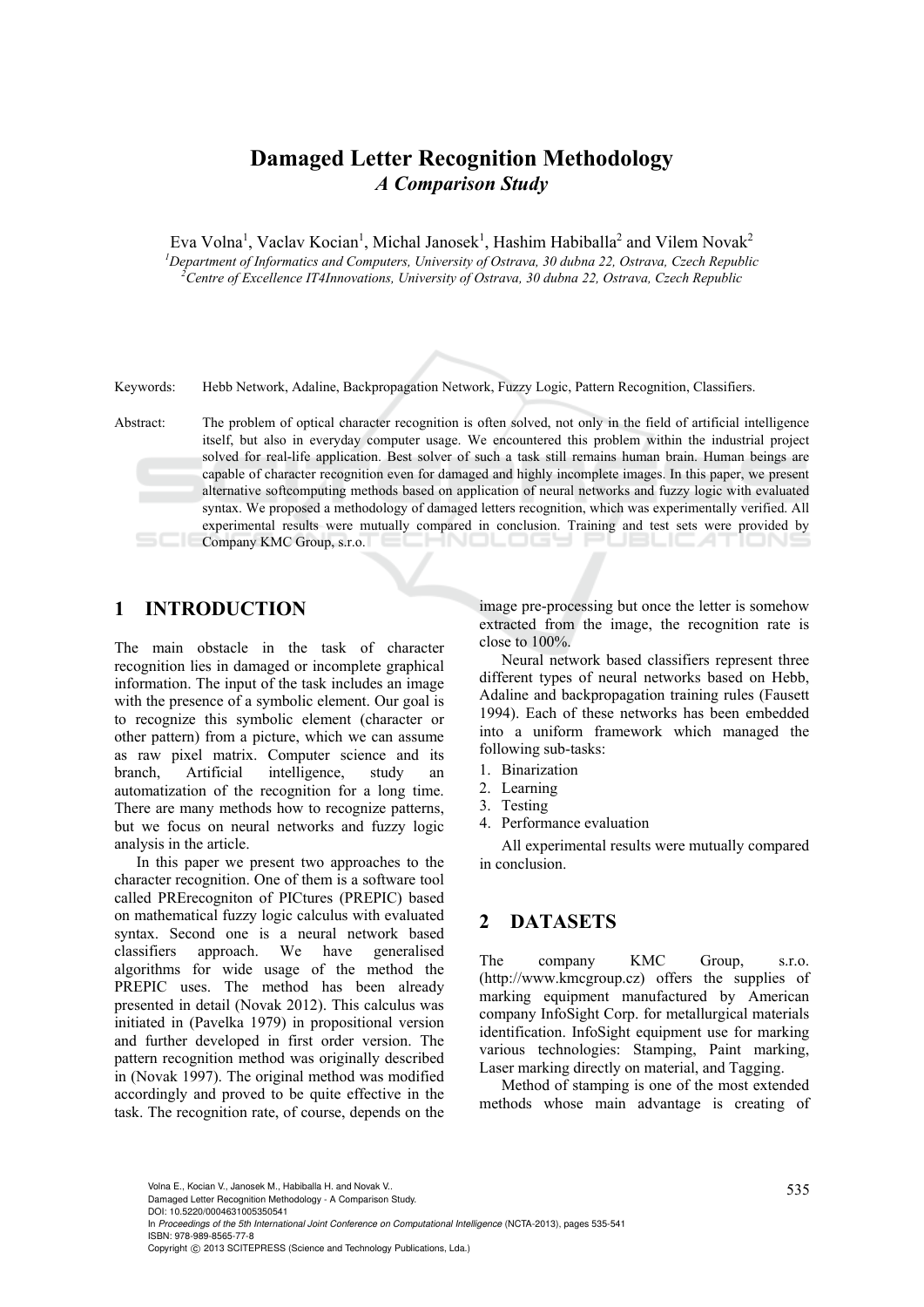indelible marking that is very good legible also on considerably rough surface of marked material. Alphanumeric characters in dot matrix form are created by impact of air shoot pins from hard-metal on material (see Fig. 1). Character creation is controlled by electronics what offers big flexibility of free programming of marked text.



Figure 1: Samples of marking by stamping.

Unfortunately, the letters become badly visible over time because of the hot background and, moreover, they can be damaged already in the stamping moment. We had to solve the problem of recognizing letters stamped on hot iron. We proposed a methodology of damaged letters recognition based on application of neural networks and fuzzy logic with evaluated syntax. The company *KMC Group, s.r.o*. has provided two sets of patterns - the training and the testing one. The training set T\_0 consists of 10 "ideal samples" of particular digits (see Fig. 2). The testing set  $T$   $T$  consists of 106 real digits samples. Some of the testing samples were severely distorted and badly readable even for a human reader. (see Fig. 3). The distribution of particular digits in the testing set is not uniform.

# 12345678

Figure 2: Define training set T\_0.



Figure 3: Examples of badly corrupted samples from the testing set T\_T.

# 123456789

Figure 4: Training set T\_1.

During testing, we have found that neural networks do not reach satisfactory results with the original training set (Fig.2). Therefore we have created

# 12345673 123456

Figure 5: Training set T\_2.

two more additional training sets of randomly selected test samples labelled as T\_1 (Fig. 4) and T\_2 (Fig. 5). With this two test sets we've managed to achieve significantly better results. Further, for reference purposes, we have created a training set T\_T which was identical to the test set.

In fuzzy logic the situation is different which follows of the nature of the method. We don't have training set, although we can create patterns set for comparison from ideal samples as described from previous chapter. We used the same samples and tuned up pattern set as it can be seen from software tool for fuzzy logic analysis pre-recognition Software tool – PREPIC (Novak and Habiballa, 2012).

# **3 NEURAL NETWORK CLASSIFIERS**

Neural network classifiers have used three different methods of patterns' "binarization" (features extraction):

- Copy the original image was encoded as a bitmap, only adapted to the size.
- Vertical histogram the "Copy" bitmap was transferred to a new bitmap of the same size so that number of "1" bits in each column stayed the same, only their line positions were changed so the bits were "stacked" (Trier et al., 1996), see Fig. 6.
- Horizontal histogram the "Copy" bitmap was transferred to a new bitmap of the same size so that number of "1" bits in each row stayed the same, only their line positions were changed so the bits were lying "side by side" (Trier et al., 1996), see Fig. 6.

These three basic ways of binarization were tested in three combinations:

- b-simple only the copy binarization was used. The size of the resulting pattern was  $n = \text{copy}$ bitmap size.
- b-histogram vertical and horizontal histogram were used (Fig. 6). The size of the resulting pattern was  $2n (n = \text{bitmap size})$ .
- b-histogram vertical and horizontal histogram were used (Fig. 6). The size of the resulting pattern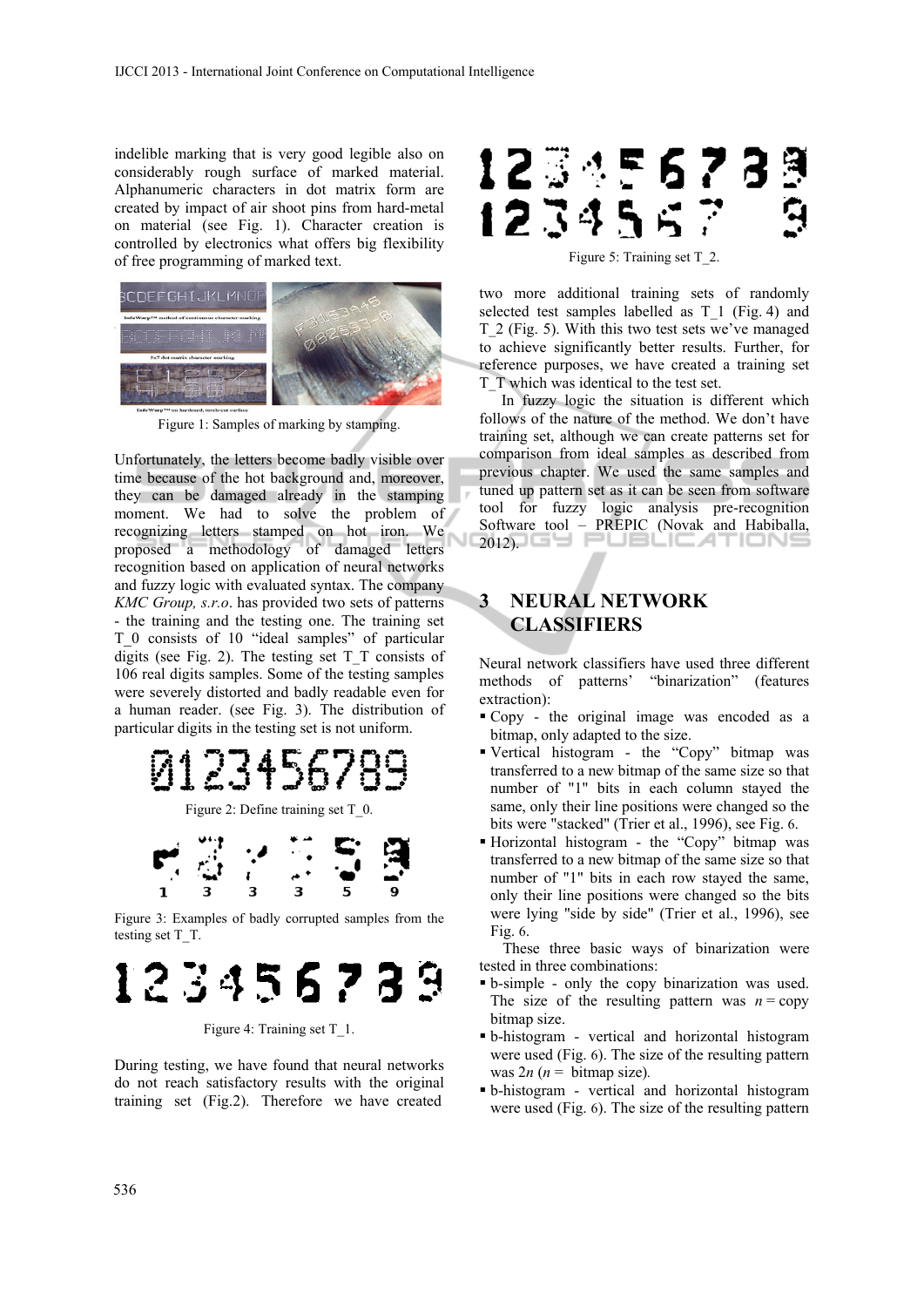

Figure 6: Vertical and horizontal binarization principle.

*The classification phase.* The winner-take-all strategy has been used for output neurons  $(Y_1, \ldots, Y_n)$ .  $Y_i$  is considered as the winner if and only if  $\forall j : y_j < y_i \lor (y_j = y_i \land i < j)$ , i.e. the winner is the neuron with the highest output value *yi*. In the case that more neurons have the same output value, the classification result is considered to be fault.

*The learning phase.* The learning process works in the following phases:

- Learning phase do one learning epoch (process all training patterns and modify weights according to the network adaptation rule).
- Checking phase switch the network to an active mode, process all the training patterns. If all the patterns were classified properly, the network is ready. Stop the learning.

Repeat the process, if  $e < e_{max}$ , where *e* is the actual number of learning epoch and  $e_{max}$  is the maximum number of learning epochs - termination criterion.

#### **4 FUZZY CLASSIFIER**

The method of pre-recognition of pictures based on fuzzy logic analysis works with patterns set (file). These files can be obtained from provided templates using same procedure as for classification itself.



Figure 7: Threshold computation.

Initial action upon recognition is to create matrix of formulae according to the image with pattern (Fig. 7). We use standard method of threshold, where its value is computed from segmented image histogram. In this histogram we search for global maximum segment and then after the maximal segment local maximal segment with higher intensity. Resulting automatically generated threshold then should be intensity corresponding to index of minimal segment between these two maxima. It follows from natural deduction that background pixels will be the most frequent and the pattern pixels will be the second most frequent intensity in an image with recognized symbol. Then, we can compute the best matching pattern.



Figure 8: Matrix of formulae creation.

The theoretical background of the proposed method is the following. First, we consider a special language *J* of first-order Lukasiewicz algebra. We suppose that it contains a sufficient number of terms (constants)  $t_{i,j}$  which will represent locations in the two-dimensional space (i.e., selected parts of the image). Each location can be whatever part of the image, including a single pixel or a larger region of the image. The two-dimensional space will be represented by matrices of terms taken from the set of closed terms (1):

$$
M = (t_{i,j})_{i \in I} = \begin{pmatrix} t_{11} & \cdots & t_{1n} \\ \vdots & \vdots & \vdots \\ t_{m1} & \cdots & t_{mn} \end{pmatrix}
$$
 (1)

where  $I = \{I, ..., m\}$  and  $J = \{I, ..., n\}$  are some index sets. The matrix (1) will be called the frame of the pattern. The pattern itself is the letter which we suppose to be contained in the image and which is to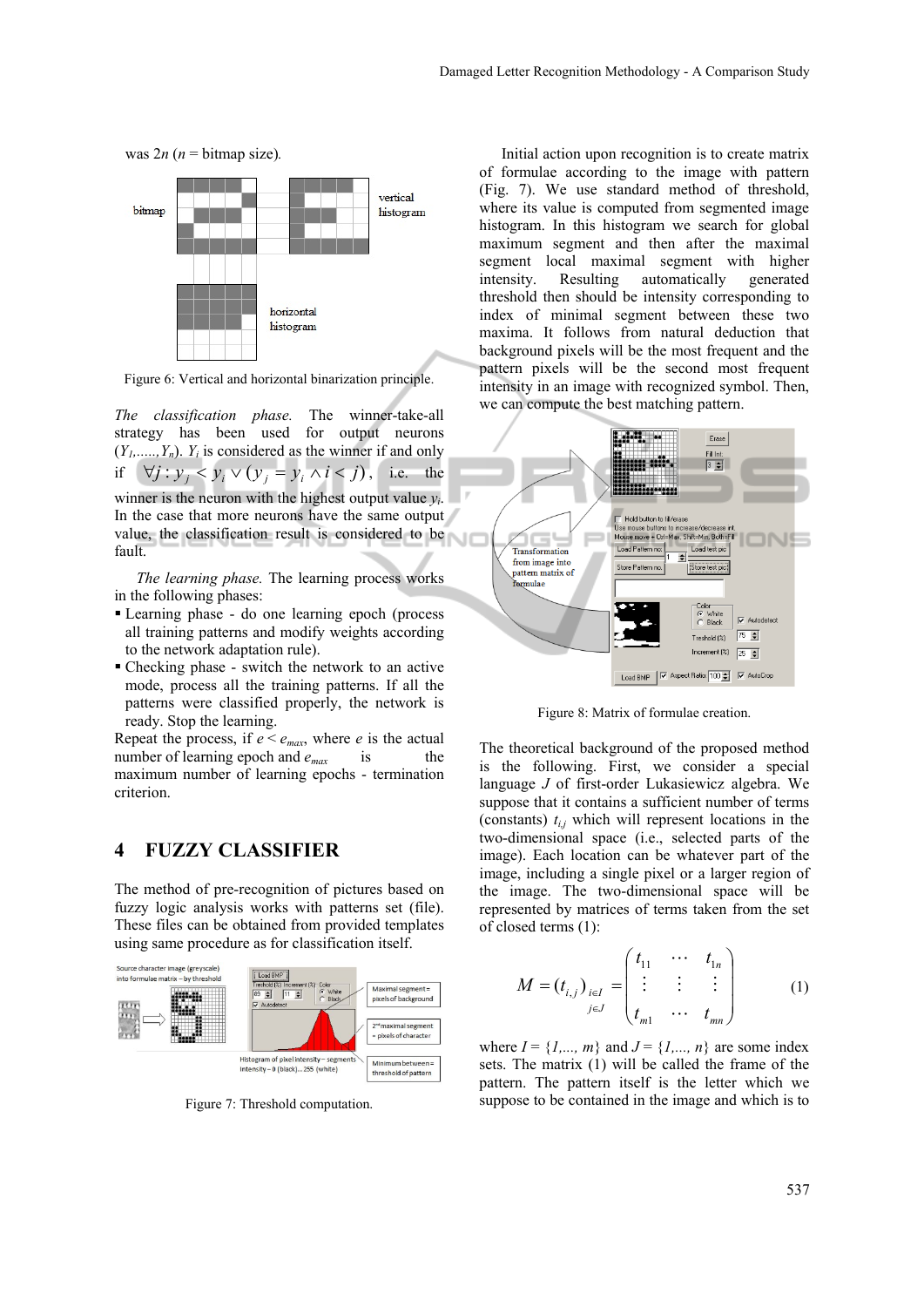be recognized. A vector  $t_i^L = (t_{i1},..., t_{in})$  is a line of the frame *M* and  $t_i^C = (t_{1j},..., t_{mj})$  is a column of the frame *M*. The simplest content of the location is the pixel since pixels are points of which images are formed. A pixel is represented by a certain designated (and fixed) atomic formula *P*(*x*) where the variable  $x$  can be replaced by terms from  $(1)$ . Another special designated formula is  $N(x)$ . It will represent "nothing" or also "empty space". We put  $N(x) = 0$ . Formulas of the language *J* are properties of the given location (its content) in the space. They can represent whatever shape, e.g., circles, rectangles, hand-drawn curves, etc. As mentioned, the main concept in the formal theory is that of evaluated formula. It is a couple *a* / *A* where *A* is a formula and  $a \in [0, 1]$  is a syntactic truth value. In connection with the analysis of images, we will usually call *a* intensity of the formula *A*.

Let  $M_T$  be a frame. The pattern  $\Gamma$  is a matrix of evaluated formulas (2), where  $A(x) \in \Sigma(x)$ ,  $t_{ij} \in M_{\Gamma}$ and  $I_{M_{\text{B}}}$ ,  $J_{M_{\text{B}}}$  are index sets of terms taken from the frame *M*.

$$
\Gamma = (a_{ij} / A_x[t_{ij}])_{\substack{i \in I_{M_{\Gamma}} \\ j \in J_{M_{\Gamma}}}} \tag{2}
$$

A horizontal component of the pattern  $\Gamma$  is (3), where  $t_i^L$  is a line of  $M_r$ . Similarly, a vertical component of the pattern  $\Gamma$  is (4), where  $t_j^C$  is a column of  $M_r$ .

$$
\Lambda_i^H = (a_{ij} / A_x[t_{ij}] \in \Gamma \Big| t_{ij} \in t_i^L) \quad j \in J_{M_\Gamma} \quad (3)
$$

$$
\Lambda_j^V = (a_{ij} / A_x[t_{ij}] \in \Gamma \mid t_{ij} \in t_j^C) \quad i \in I_{M_\Gamma} \tag{4}
$$

When the direction does not matter, we will simply talk about component. Hence, a component is a vertical or horizontal line selected in the picture which consists of some well defined elements represented by formulas. Let two components,  $\Lambda = (a_1/A_1,..., a_n/A_n)$  and  $\Lambda' = (a'_1/A'_1,..., a'_n/A'_n)$  be given. Put  $K_1$  and  $K_2$  the left-most and right-most indices of some nonempty place which occurs in either of the two compared patterns in the direction of the given components. Then, we can compare two patterns  $\Gamma$  and  $\Gamma$  '(9) by two different views (5):

$$
n^{C} = \sum \{b_{i} \mid \vdash_{b_{i}} A_{i}(x) \Leftrightarrow A'_{i}(x), a' / A_{i,x}[t] \in \Lambda, a' / A'_{i,x}[f(t)] \in \Lambda', K_{1} \le i \le K_{2}\},
$$
  
\n
$$
n^{I} = \sum \{b_{i} = a_{i} \leftrightarrow a'_{i} \mid a_{i} / A_{i,x}[t] \in \Lambda, a'_{i} / A'_{i,x}[f(t)] \in \Lambda', K_{1} \le i \le K_{2}\}.
$$
 (5)

First one  $(n^C)$  can be characterized as content comparison (depends on provability degrees for

pixels). Second one  $(n^1)$  describes comparison of pixel intensity equivalence. The components  $\Gamma$ ,  $\Gamma$ <sup>\*</sup> are said to tally in the degree  $q$  (average of  $n^C$  and  $n^I$ , if

$$
q = \begin{cases} \frac{n^C + n^I}{2(K_2 - K_1 + 1)} & \text{if } K_2 - K_1 + 1 > 0\\ 1 & \text{otherwise} \end{cases}
$$
 (6)

We will write  $A \approx_q A'$  to denote that two components  $\Lambda$  and  $\Lambda'$  tally in the degree  $q$ . When  $q = 1$  then the subscript *q* will be omitted. We can also differentiate vertical and horizontal comparison of patterns. In fact, we distinguish horizontal or vertical dimensions of the pattern depending on whether a pattern is viewed horizontally or vertically. Note that both dimensions are, in general, different.

# **5 EXPERIMENTAL STUDY**

#### **5.1 Experimental Settings**

With respect to neural networks, we use the following nomenclature:

- *x* is input value.
- *t* is required (expected) output value.
- $y_{in}$  is input of neuron *y*.
- *yout* is output of neuron *y.*
- $\alpha$  is a learning rate this parameter can adjust adaptation speed in some types of networks.
- *φ* is a formula for calculating the neuron output value (activation function)  $y_{out} = \varphi(y_{in})$ .
- *∆w* is a formula for calculating the change of the weight value.

In our experimental study we have used three different types of neural networks. Hebb network, Adaline and Back Propagation network. All simulation models were constructed in the same way as in (Kocian and Volná, 2012). All classifiers work with the same set of inputs. Details about initial configurations of the used networks are shown in tables 1 - 3. All neural networks used the winnertakes-all algorithm when they work in the active mode. The Hebb network initial configuration is shown in table 1. The *Hebb network* contains minimum parameters and it is adapted during one cycle. Just as in our previous work (Volna et al., 2013), we have used a slightly modified Hebb rule with identity activation function  $y_{out} = y_{in}$ , i.e. input value to the neuron is considered as its output value. This simple modification allows using the winner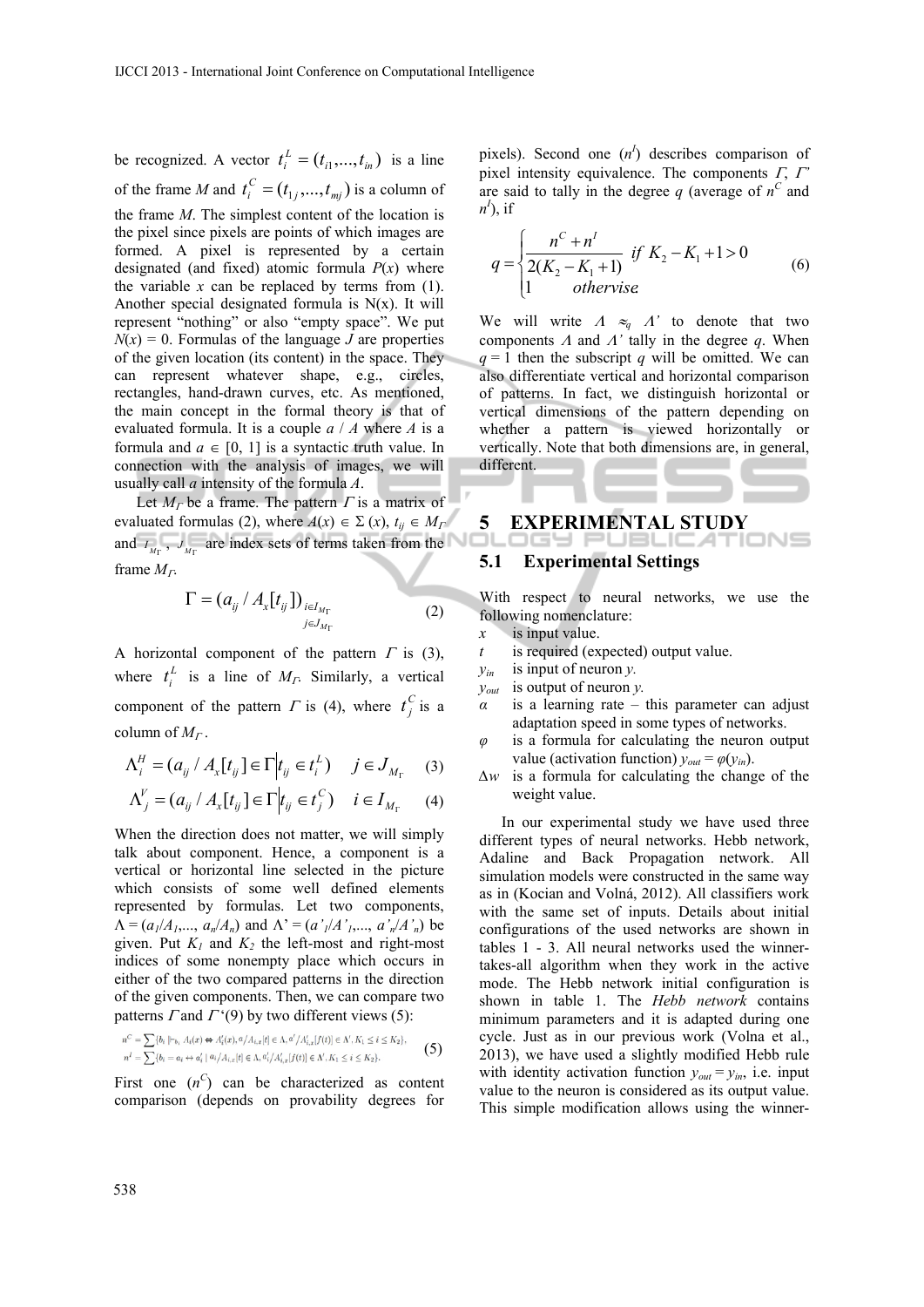take-all strategy without losing information about the input to the neuron. *Back Propagation network* is a two-layer network, which is adapted by a backpropagation rule, as described in (Volna et al., 2013). Setting up this type of network requires more testing. Finally, the following parameters were chosen for our experiments, see table 2. *Adaline network* contain 10 adaline neurons in output layer with an identical input layer. The initial configuration is shown in table 3. Adaline uses the same simplified (identity) activation function as the Hebb network, e.g. *yout* = *yin* (Kocian and Volná, 2012).

Table 1: Hebb network initial configuration.



Table 2: Back Propagation initial configuration.

| <b>Network</b><br>topology | Input layer: $x=100$ , 200 or 300 neurons,             |
|----------------------------|--------------------------------------------------------|
|                            | according to the binarization way                      |
|                            | Hidden layer: 20 neurons                               |
|                            | Output layer: 10 neurons                               |
|                            | Interconnection: fully                                 |
| α<br>φ                     | 04                                                     |
|                            | Sigmoid (slope = $1.0$ )                               |
|                            | $\alpha$ · $x(y_{out} - t) \cdot y_{out}(1 - y_{out})$ |

|                | Input layer: $x=100$ , 200 or 300 neurons, |
|----------------|--------------------------------------------|
| <b>Network</b> | according to the binarization way          |
| topology       | Output layer: 10 neurons                   |
|                | Interconnection: fully                     |
| α              | 03                                         |
|                | identity                                   |
| φ<br>Лм,       | $\alpha \cdot x(t - y_{out} / x_{length})$ |

With respect to fuzzy logic, we used for comparison T\_0 and T\_1 sets since T\_2 has no sense in fuzzy logic analysis (we have only comparison pattern for specific character, not set of patterns). There is also possibility to set up global required match level for specific character. This allows making the method flexible. As the level lowers the algorithm becomes more tolerant to partial differences on two compared patterns. As the level rises it becomes stricter, requiring partial comparisons to be almost exact.

#### **5.2 Analysis of Experimental Results**

Three different neural networks (Hebb, Adaline and Back propagation) were tested during the experiment. Each neural network was tested with four training sets  $(T_0, T_1, T_2, T_1, T_T)$  and<br>three binarization combinations (b simple, three binarization combinations b\_histogram a b\_combine). According to the binarization way (Fig. 6), the input layer contains different number of neurons. There are 100 neurons (size of bitmap is  $10x10$ ) in the case of b simple binarization way or 200 neurons (size of bitmap is  $10x20$  in the case of b histogram binarization way or 300 neurons (size of bitmap is 10x30) in the case of b\_combine binarization way. Input layer contains the same number of neurons in all used neural networks. 1000 instances of neural network were created, learned and tested for each combination of neural network, training set and binarization. Thanks to this we could assess the results statistically (min/max/avg) and eliminate the wrong conclusions which could occur as a result of the random nature of the Adaline and Back propagation algorithms.

As we can see in Fig. 9, the best results were achieved with the *b\_simple* binarization. Regarding the binarization way, Back propagation network detected the least impact. The chart in Fig 9 was created for the training set T\_1.



Figure 9: Effect of a binarization on the quality classification.

As we can see in Fig.10, there was a dramatic improvement the quality of classification when we used training data derived from test data. Moreover, some "intelligence" of Adaline and Back propagation networks is highlighted if poorly chosen training set T\_0 and the training sets with more elements were applied. It is worth noting that all the networks were able to learn and recognize all patterns from the training set T\_T without errors. It means that the capacity of all three networks was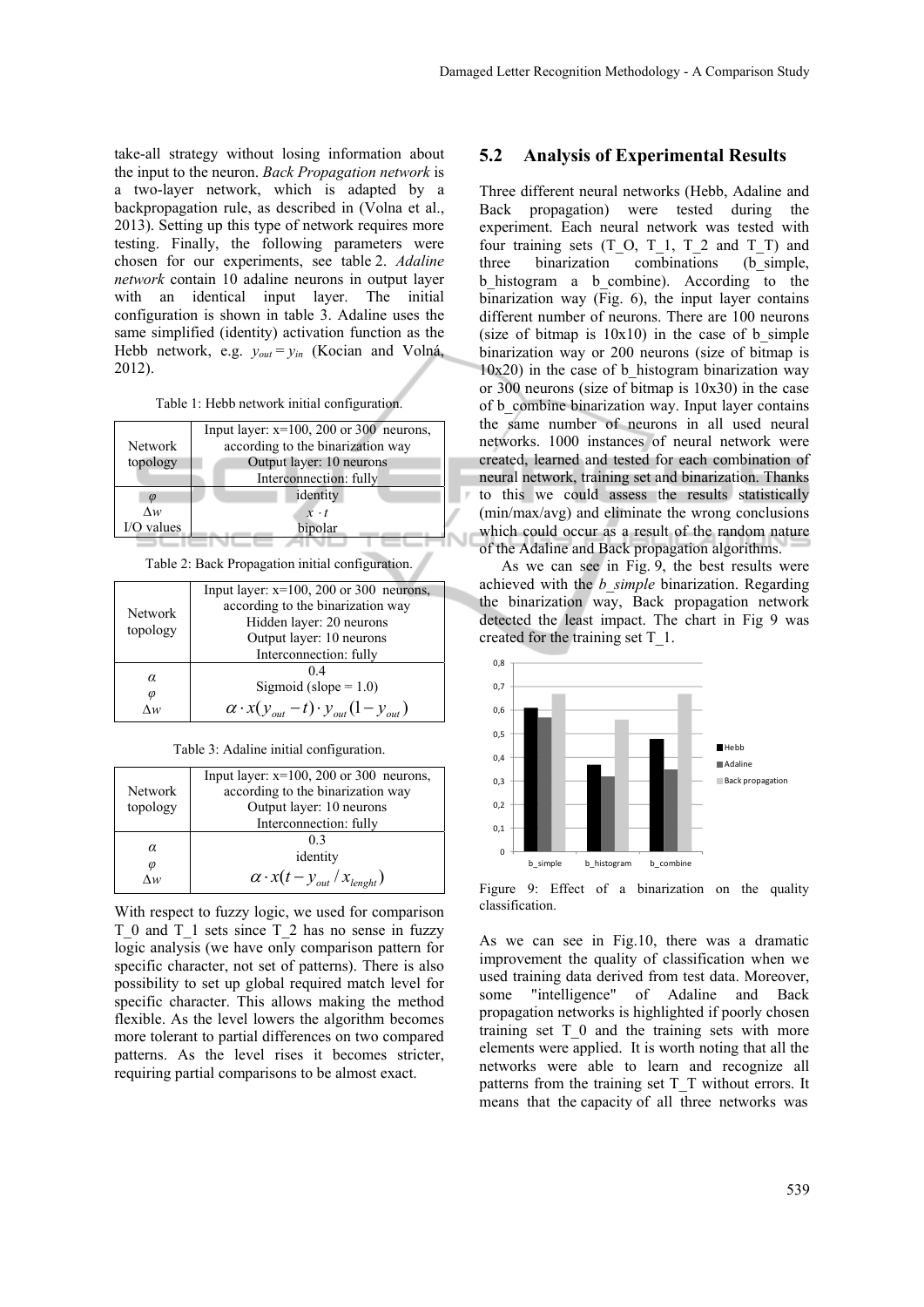

Figure 10: Effect of a training set on the quality classification.

sufficient to deal with the present task. It was not possible to demonstrate the ability experimentally due to small numbers of sample that we received from the company KMC Group, s.r.o.



Figure 11: Fuzzy logic analysis recognition results.

Fuzzy logic analysis is completely different in its nature. We do not have any training set, since we compare all patterns with particular matrix of formulae of images. Best results were obtained using tuned pattern set created from T\_0. In contrast with neural network T\_1 has weaker recognition rate, Fig. 11.

## **6 CONCLUSIONS**

This paper describes an experimental study based on the application of neural networks for pattern recognition of numbers stamped into ingots. This task was also solved using fuzzy logic (Novak and Habiballa,2012). Our experimental study confirmed that for the given class of tasks can be acceptable simple classifiers. The advantage of simple neural networks is their very easy implementation and quick adaptation. Unfortunately, the company KMC

Group, s.r.o. provided only two sets of patterns. Artificially created training set T\_0 included only 10 patterns of "master" examples of individual digits (see Fig. 2). Test set consists of 106 real patterns. During our experimental study, we reached the following conclusions:

- Using randomly chosen patterns from the test set, we achieved success rate approx 30-60% with the test set according to the choosen binarization way.
- Neural networks need a sufficient number of training patterns (real data, not artificially created) so the pattern recognition is successful.
- All the three tested neural networks have managed to learn the whole test set T\_T. It can be interpreted as prove that capabilities of the networks are suitable for this task.
- Fuzzy logic analysis proved to be very suitable for the situation where limited number of training cases is present. We can have only ideal cases and the recognition rate for tuned set is close to 100%  $(96\%)$ .
- Fuzzy logic analysis is also computationally simpler (time consumption) since it has not any "learning" phase.

## **ACKNOWLEDGEMENTS**

The paper has been financially supported by University of Ostrava grant SGS23/PřF/2013 and by the European Regional Development Fund in the IT4 Innovations Centre of Excellence project (CZ.1.05/1.1.00/02.0070).

### **REFERENCES**

- Fausett, L. V., 1994. *Fundamentals of Neural Networks*. Prentice-Hall, Inc., Englewood Cliffs, New Jersey.
- Kocian, V. and Volná, E., 2012. Ensembles of neuralnetworks-based classifiers. In R. Matoušek (ed.): *Proceedings of the 18th International Conference on Soft Computing, Mendel 2012*, Brno, pp. 256-261.
- Novak, V., Zorat, A., Fedrizzi, M., 1997. A simple procedure for pattern prerecognition based on fuzzy logic analysis. *Int. J. of Uncertainty, Fuzziness and Knowledge-Based systems* 5, pp. 31-45
- Novak, V., Habiballa, H., 2012. Recognition of Damaged Letters Based on Mathematical Fuzzy Logic Analysis. *International Joint Conference CISIS´12-ICEUTE´12- SOCO´12 Special Sessions*. Berlin: Springer Berlin Heidelberg, pp. 497-506.
- Pavelka, J., 1979. On fuzzy logic  $\{I\}$ ,  $\{II\}$ ,  $\{III\}$ . Zeitschrift fur Mathematische Logik und Grundlagen der Mathematik 25, pp. 45-52, 119-134, 447-464